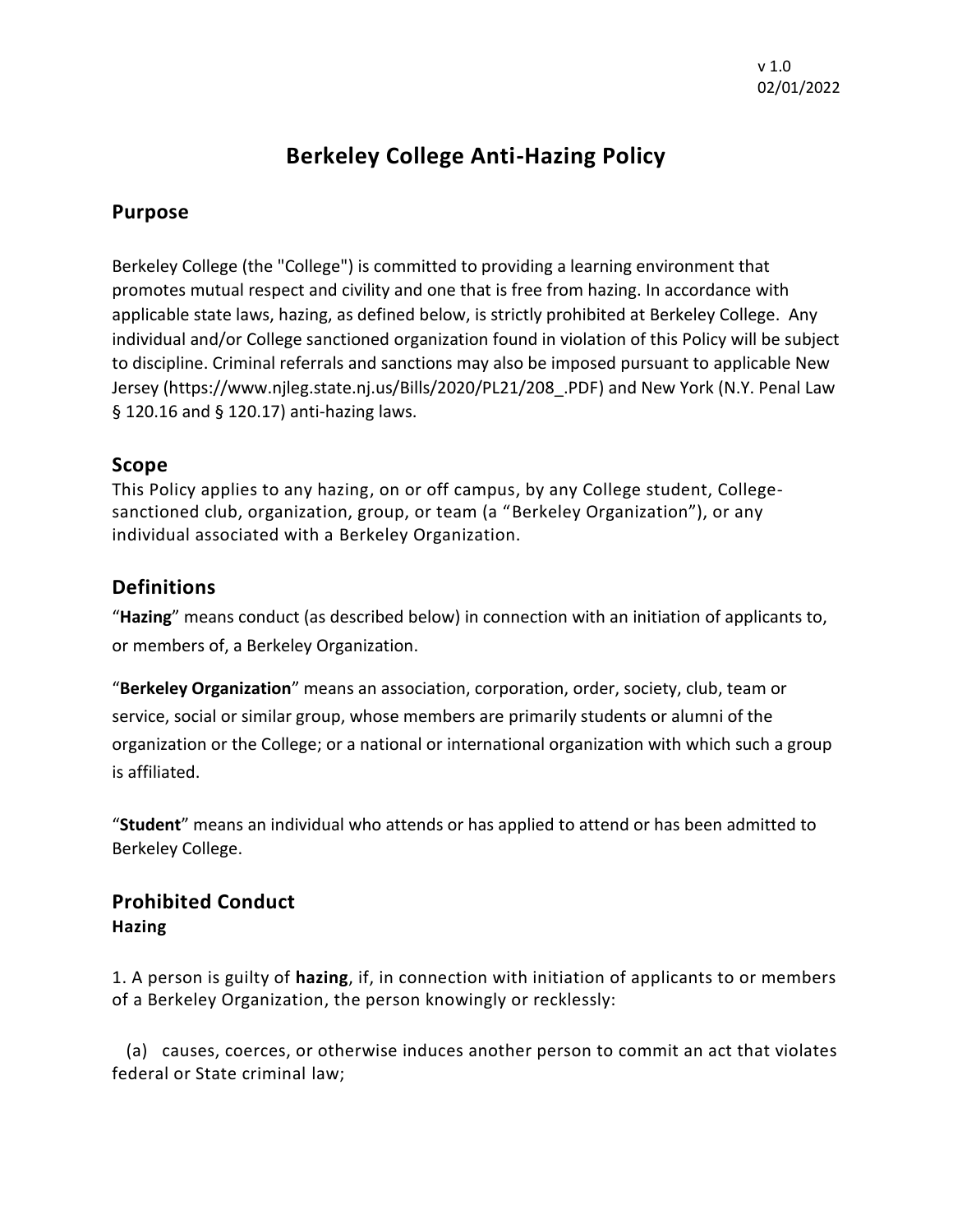(b) causes, coerces, or otherwise induces another person to consume any food, liquid, alcoholic liquid, drug or other substance which subjects the person to a risk of emotional or physical harm or is otherwise deleterious to the person's health;

 (c) subjects another person to abuse, mistreatment, harassment, or degradation of a physical nature, including, but not limited to, whipping, beating, branding, excessive calisthenics, or exposure to the elements;

 (d) subjects another person to abuse, mistreatment, harassment, or degradation of a mental or emotional nature, including, but not limited to, activity adversely affecting the mental or emotional health or dignity of the individual, sleep deprivation, exclusion from social contact, or conduct that could result in extreme embarrassment;

 (e) subjects another person to abuse, mistreatment, harassment, or degradation of a sexual nature; or

 (f) subjects another person to any other activity that creates a reasonable likelihood of bodily injury to the person.

2. Consent by a person being hazed is not a defense to a hazing charge.

#### **Reporting and Investigating Hazing Violations**

If you are aware of, or have a reasonable basis to suspect, a violation of this Policy, you should promptly report the alleged violation to the College Student Development and Campus Life Department. Allegations will be investigated pursuant to the Student Code of Conduct, as well as this Policy. If the hazing violation involves a College associate, you should report the matter to the College Human Resources Department, and Human Resources shall jointly investigate the allegation with Student Development and Campus Life.

#### **Discipline for Hazing Violations**

Sanctions imposed by the institution following a hazing investigation may include, but are not limited to, oral or written warning/probation, mandatory counseling, education and training requirements, no-contact orders, changes to academic or working arrangements (if applicable), revocation of campus privileges, suspension (length of which, and reinstatement conditions, shall depend upon the nature and severity of the offense) and dismissal/termination. A Berkeley Organization which violates this Policy may be subject to disciplinary sanctions including deactivation or rescission of permission for the Organization to operate at the College.

Violations of this Policy may also be referred to law enforcement authorities for further investigation and/or charges. Discipline imposed in connection with violations of this